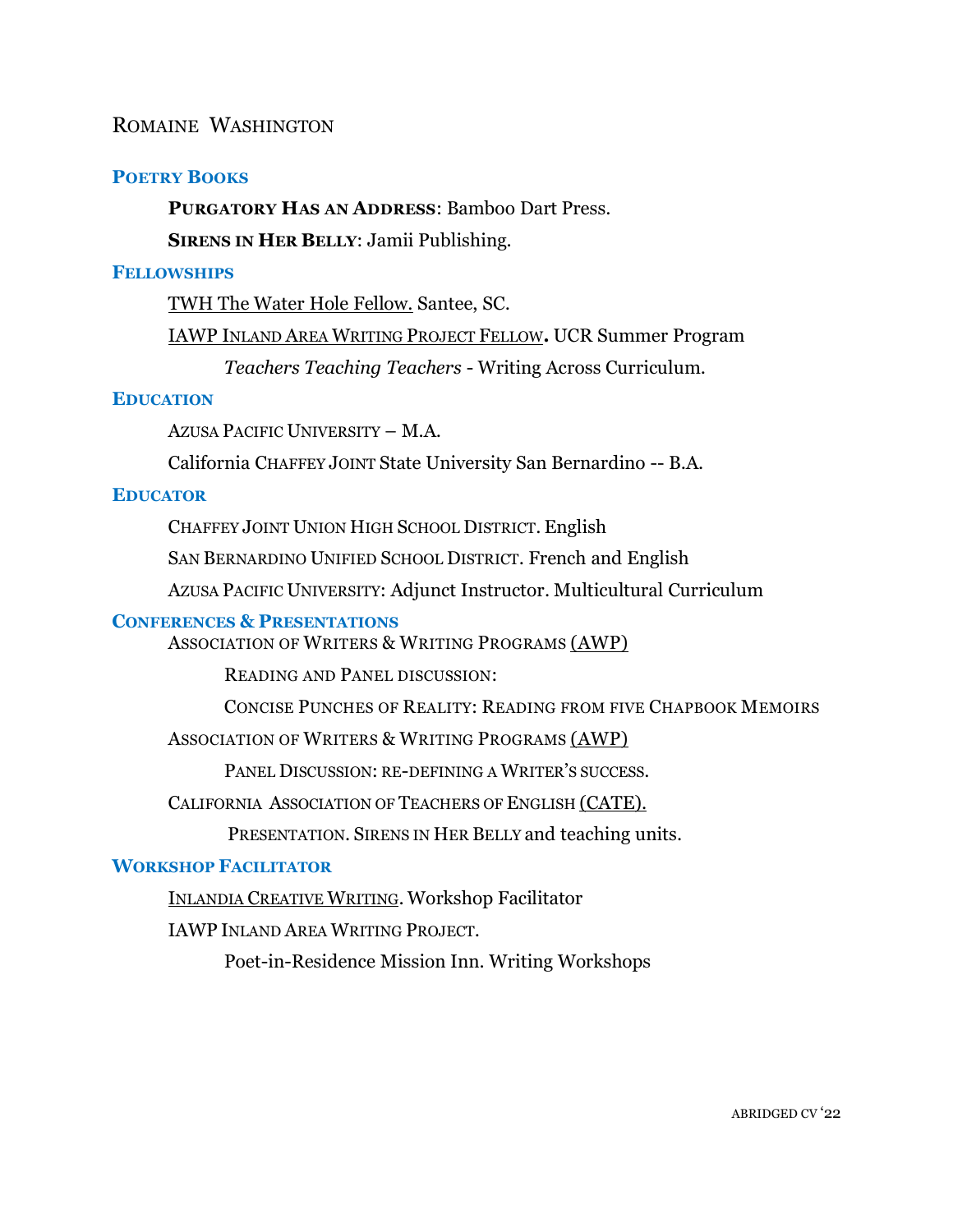### **PUBLICATIONS**

SOUTHERN CALIFORNIA NEWS GROUP: INLANDIA LITERARY JOURNEYS

Daily Bulletin, Press Enterprise, San Bernardino Sun. Contributing Writer POETS & WRITERS READINGS & WORKSHOPS BLOG: online.

"A Thriving Writing Workshop in San Bernardino." CALIFORNIA ENGLISH. 12-2. "Bridging the Pop-Culture Gap." "One More Notch." BECOMING A TEACHER. N.J., Merrill/Pearson, ed. 8.

"Walk in My Shoes" (78). "Si Se Puede – It Can Be Done" (279). SAN BERNARDINO SINGING ANTHOLOGY. Essays and poems: "at the end of the

devil's breath," Riverside.

NEW DIRECTIONS HOWARD UNIVERSITY. Washington, D.C. "The Facts are Invisible." "Suspended Animation."

THE BLACK SCHOLAR*.* "Object Lesson #1."

LULLWATER REVIEW: EMORY UNIVERSITY: "Drowning - Object Lesson #2."*.*

THE VERDICT IS IN. "We Need Video Cam Eyes.". San Francisco, Manic D Press

WOMEN WHO SUBMIT ANTHOLOGIES: Gathering: "Inside a Burning Building"

Accolades: "at the end of the devil's breath."

HIP MAMA "My Son is a Cowboy." San Francisco.

## **POETRY READINGS FEATURE**

SEGERSTROM CENTER FOR THE ARTS ARGYROS. FREEDOM IN FULL BLOOM

JUNETEENTH READING. Curator: Dr. Nathalie Graham. Costa Mesa. PASADENA LIT. FESTIVAL. Poets & Allies Curator: Khadija Anderson. ART SHARE LA. UN::FADE::ABLE SANDRA BLAND. Curator: F. Douglas Brown. FOURTH SUNDAY POETRY AT THE CLAREMONT LIBRARY. A GARDEN OF VERSES. RANCHO SANTA ANA BOTANIC GARDEN. CLAREMONT. RAPP SALOON. SANTA MONICA*.* Curator: Cynthia Alessandra Briano. ARTSWALK RIVERSIDE PUBLIC LIBRARY.INLANDIA INSTITUTE. IYANLA VANZANT BOOK SIGNING/LECTURE. CSUSB, SAN BERNARDINO WORLD STAGE CENTER. LEIMERT PARK, LOS ANGELES. BEYOND BAROQUE. VENICE, CA. THE VERDICT IS IN PUBLICATION PARTY. DUTTON'S BRENTWOOD BOOKSTORE.